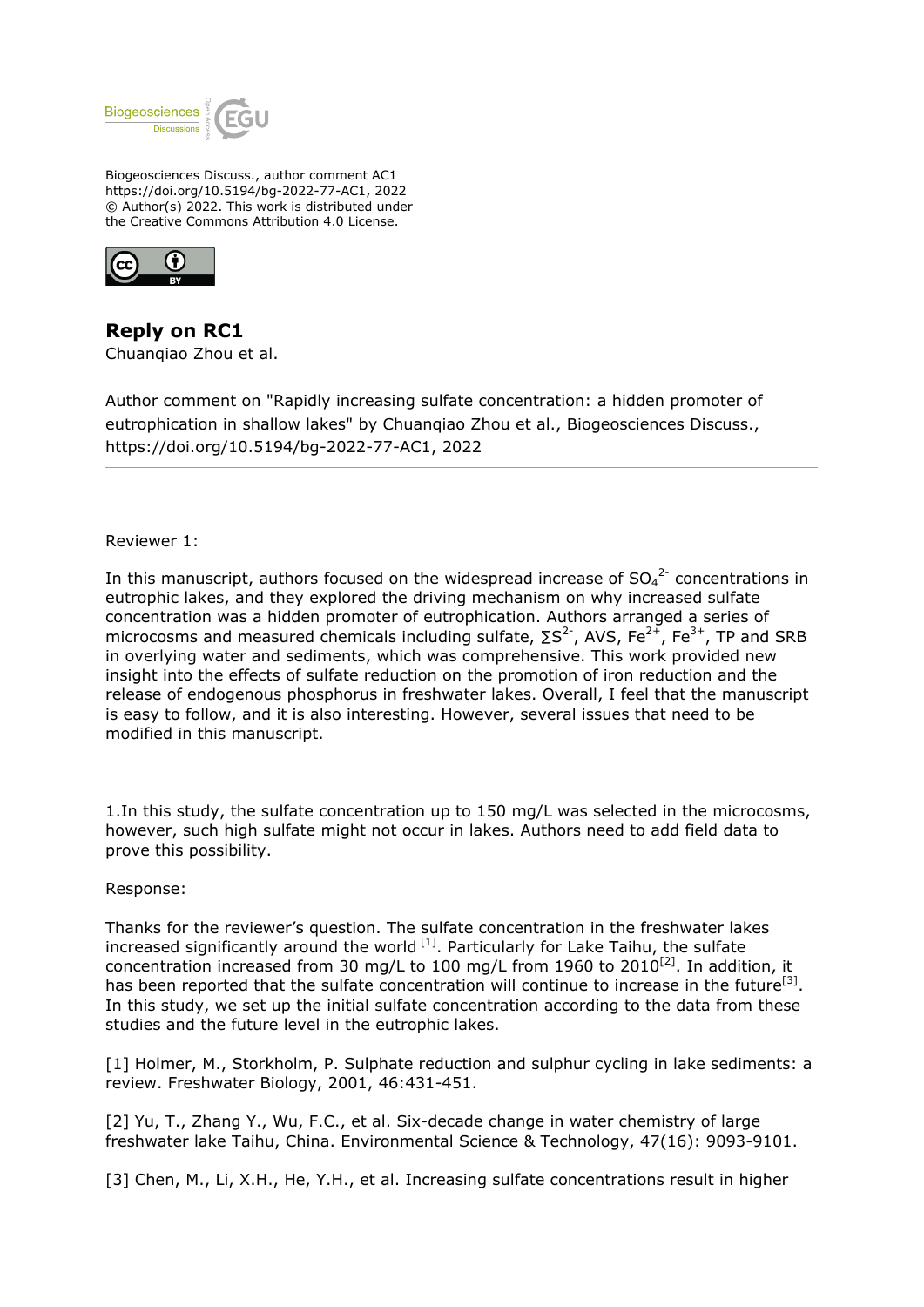sulfide production an phosphorous mobilization in a shallow eutrophic freshwater lake. Water Research, 2016, 96: 94-104.

2.Line 85 "30mg/L to 100mg/L" lacks of space and the first mg/L need to be deleted. Please check throughout the manuscript.

## Response:

We are sorry for our negligence. We have carefully checked and revised these errors throughout the manuscript.

3.Line 141 "0.11g if cyanobacteria powder were added into each bottle" What is the purpose of using cyanobacteria powder instead of fresh cyanobacteria? They have completely different ecological effects.

# Response:

Thanks for your professional questions. In this study, we only considered the decomposition process of cyanobacteria, not the decay process. Therefore, we used the cyanobacteria powder instead of fresh cyanobacteria.

4.Line 141 "200 ml of water", water from Lake Taihu or prepared water in laboratory? How did you deal with it? Please explain it clear.

#### Response:

Special thanks to reviewer for your high perspicacity. In this study, the "200 ml of water" was prepared in laboratory, since the water from lake Taihu has the high concentration of sulfate<sup>[1]</sup>. It will affect the setup of microcosms for the initial sulfate concentration from 30 to 180 mg/L.

[1] Yu, T., Zhang Y., Wu, F.C., et al. Six-decade change in water chemistry of large freshwater lake Taihu, China. Environmental Science & Technology, 47(16): 9093-9101.

5.Lines 147-148 "Since the sampling method of the experiment is destructive sampling" what was "destructive sampling"? After sampling, how can you guarantee the stable anaerobic environment?

#### Response:

Thanks for the reviewer's question. In this study, we used the method of destructive sampling. At the beginning of the experiment, we set up a time series microcosms including 1, 2, 3, 4, 5, 6, 7, 9, 11, 14, 18, 23, 28, 33, 38, 43 and 48 d. At each time point of sampling, a few of anaerobic bottles were opened for testing, which ensured the anaerobic environment for other bottles.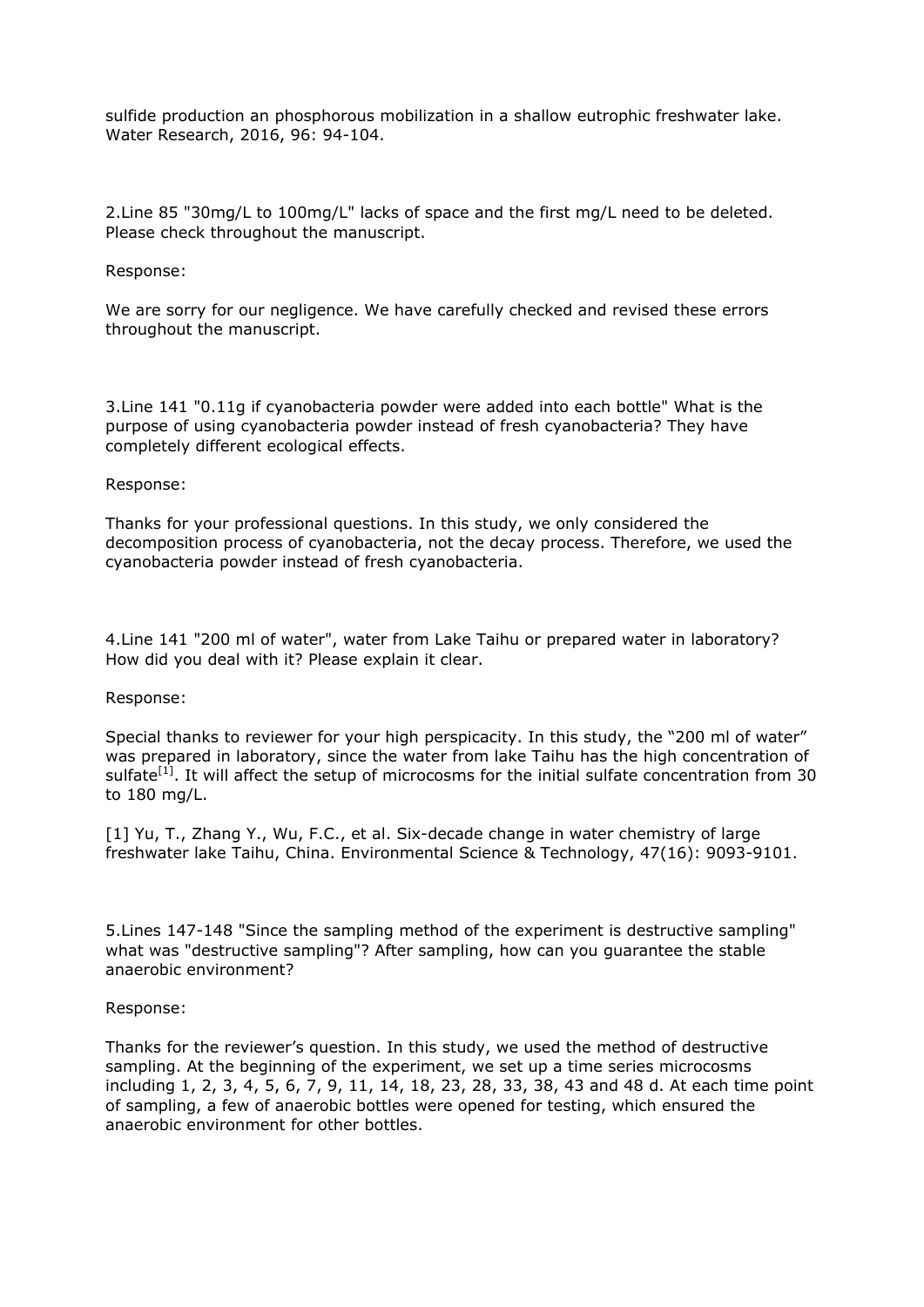6.Tab.1 and Tab.2: Why use the sampling data at 7 and 38 d? Why not the whole incubation? Please provide the reasons.

# Response:

Thanks for the meaningful question. On 7 d, the TP in the overlying water was up to the highest concentration with the highest reduction rate of sulfate. Although the whole incubation lasted 48 days, all elements (S, Fe, P) in the anaerobic bottles remained stable after 38 d. Therefore, we used the sampling data at 7 and 38 d.

7.Line 311 "When the sulfate reduction process mediates the iron reduction process…" How can we confirm the occurrence of iron reduction or sulfate reduction? Authors need to explain the process and make it clear.

## Response:

Thanks for your constructive suggestions. In this study, cyanobacteria decomposition formed the anaerobic environment in the overlying water which was an important factor for the occurrence of iron reduction and sulfate reduction. For iron reduction, the concentrations of  $Fe^{3+}$  and  $Fe^{2+}$  increased significantly in the overlying water. However, due to the iron reduction, the Fe<sup>3+</sup> concentration was lower than the Fe<sup>2+</sup> concentration. For sulfate reduction, the sulfate concentration in the overlying water decreased significantly and the concentrations of  $\Sigma S^{2}$  and AVS increased. Therefore, we can confirm the occurrence of iron reduction and sulfate reduction in this study.

8.A thorough byproducts investigation might be required to show the change and shift of oxidation-reduction processes.

# Response:

Thanks for the reviewer's good suggestion. In this manuscript, we showed the dynamic changes of iron and  $\Sigma S^2$  concentrations in the overlying water, and the AVS concentration and SRB abundance in the sediment. These were important byproducts during oxidationreduction processes.

9.Sulfate addition would affect the microbial diversity and cause the increase in SRB. SRB played an important role of sulfate reduction. However, there are no data to report these results.

#### Response:

As the reviewer has pointed it out, the sulfate addition affected the microbial process including SRB, actually, we have showed the dynamic changes of the SRB abundance on 0, 7 and 38 d in Table 2.

10.What is the minimum TOC for the occurrence of sulfate reduction and iron reduction for TP release? According to the discussion, lines 279-280, "Cyanobacteria released large amounts of organic matter during their decay and decomposition", the TOC might come